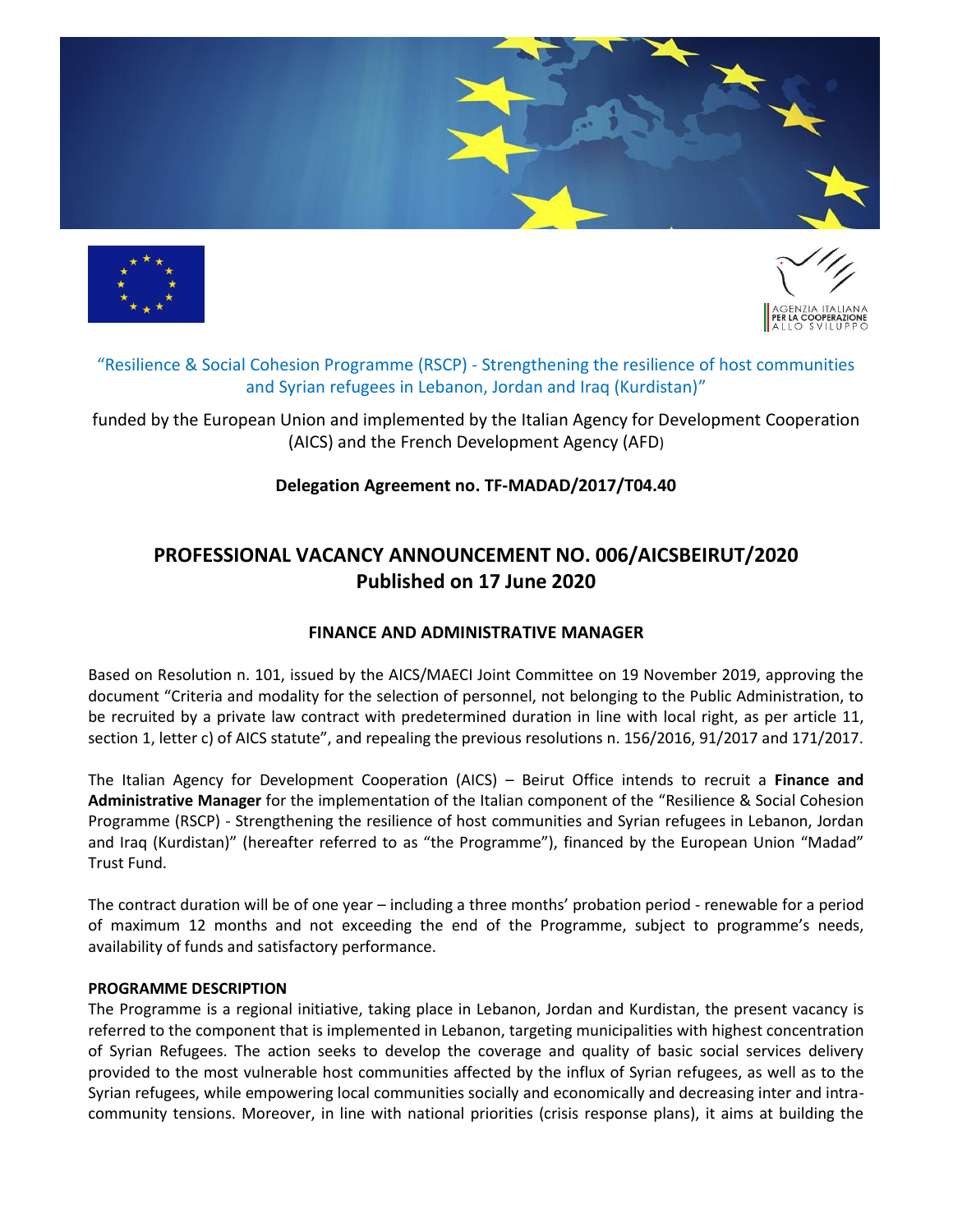capacities of national institutions, both at central and local levels, and at strengthening the role of the civil society (NGOs and CSOs), providing effective instruments to enable the development of medium-long term sustainable delivery solutions.

**Expected start of employment:** at the end of the selection process, subject to availability of funds allocated for the management of the Programme.

**Duty station:** Beirut with expected duty travel in the areas of intervention.

**Remuneration:** The economic treatment will be established on the basis of what foreseen by the document "Criteria and modality for the selection of personnel, not belonging to the Public Administration, to be hired with a fixed-term private law contract governed by local law, referred to in article 11, section 1, letter c) of AICS statute", approved by resolution of the CC n. 101 of 19.11.2019. Maximum gross annual salary: Euro 95,000.00.

The economic treatment, within the limits of the available resources, will be determined on the basis of the professional seniority of the selected candidate, his specific professional qualification and the level of responsibility for the specific tasks that the employee will be called to perform. If the role requires it, after verifying the availability of economic resources, additional benefits connected to the performance of the functions may be recognized.

**Contract**: in accordance with the Lebanese labor law of 23 September 1946 and its successive modification and integrations.

## **1. KEY FUNCTIONS**

Under the direct supervision of the Head of AICS in Beirut, in collaboration with the Team Leader – Lebanon (Project Manager), the **Finance and Administrative Manager** will be responsible for the correct implementation of budget, procurement, administrative and financial procedures for the management of the Italian Cooperation component of the Programme in Lebanon.

In particular, he/she will perform the following tasks:

- Initiate and coordinate administrative and financial processes, to ensure timely and effective delivery of the expected outputs;
- Fulfill financial reporting and accounting obligations, both external (for the EU) and internal (AICS Beirut and Rome) in coordination with the PMU in Jordan;
- Initiate and coordinate procurement processes in collaboration with the Team Leader. This includes preparing documentation for calls for tenders and calls for proposals in compliance with the Italian Procurement Law, AICS regulations and the Practical Guide to Contract Procedures for EU External Action (PRAG), as well as ensuring adequate visibility of the tender;
- Monitor the execution and closure of contracts and grants, and coordinate the preparation of any related documentation, in order to timely identify bottlenecks and advise on possible solutions and necessary adjustments to the budget and workplan;
- Advise on the application and interpretation of Italian and European Law, acting preventively in order to identify and address any conflicting stipulations;
- Act as the focal contact point for all financial and administrative issues and, if needed, organize information sessions and trainings for consultants and grant beneficiaries on administrative and financial procedures;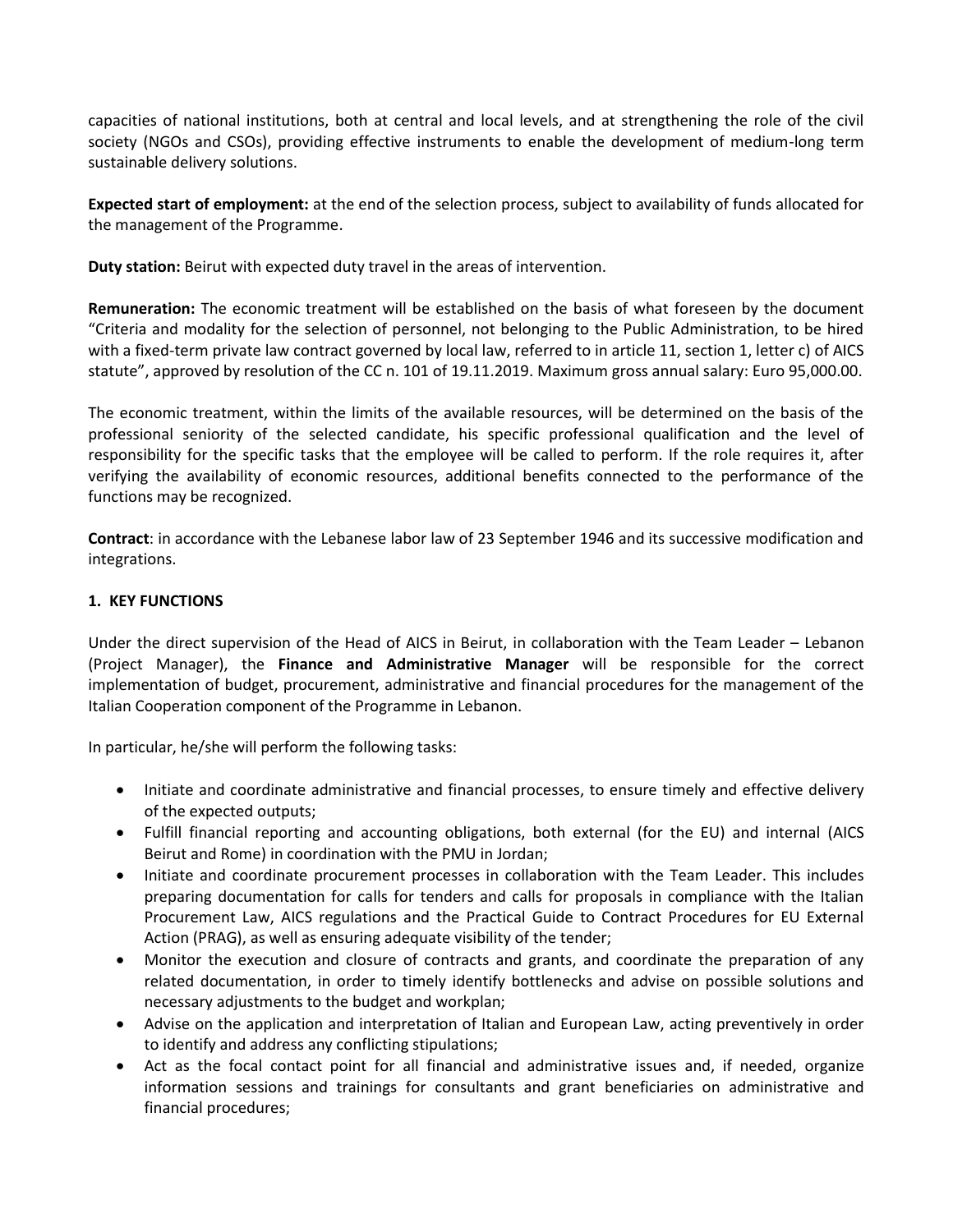- Support the Head of AICS Beirut during internal and external audit/evaluation missions, in collaboration with the Team Leader – Lebanon;
- To act as Responsible of Procedures (*RUP*), within the RSCP initiative;
- Perform the registrations in the financial management software programs adopted by AICS;
- Carry out other duties as required.

**Prohibition to carry out other activities:** The selected candidate must not have carried out any entrepreneurial activity in the country of service during the last three years, nor be in a situation of conflict of interests, even potential, that affect the impartial exercise of the functions, as foreseen by article 53 of legislative Decree no. 165 of 2001, revised by law no. 190 of 2012 and the AICS Code of Ethics and Conduct. The Administration reserves the right to verify, under penalty of exclusion, the compliance of what has been declared in this regard by the selected subject.

## **2. REQUIREMENTS**

Candidates will be considered eligible for selection on the basis of the following essential requirements (**point 2.1**), to be fulfilled by the deadline for applications:

#### **2.1 Essential requirements:**

- a) Age not exceeding the 64 years, as required for retirement by the local regulations, at the moment of contract signature and for its entire duration;
- b) Being medically fit for employment;
- c) Full enjoyment of political and civil rights;
- d) Bachelor's level university degree in Public Administration, Law, Economics, Political Science or similar field of study (level 6 European Qualification Framework EQF). The candidates can avail themselves of the equivalences for the admission to public competition, published on the web-site of the Ministry of the Education, University and Research [www.miur.it.](http://www.miur.it/) Other degrees (level 6 or 5 European Qualification Framework EQF) may be accepted when matched with highly qualified professional experiences in the humanitarian and/or development sector;
- e) Fluency in written and spoken English (C1 Level Common European Framework of Reference);
- f) Fluency in written and spoken Italian (C1 Level Common European Framework of Reference);
- g) At least 5 years of relevant professional experience working with international organizations, governmental and/or non-governmental aid bodies in a Legal / Grant / Procurement / Finance and Administrative position, of which at least 2 years in developing and/or Middle East countries;
- h) Proven experience of strategic financial planning, management and accounting, budgetary control and monitoring (and related reporting);
- i) Working experience and proven knowledge of the Italian Development Cooperation and/or European Union's procedures (e.g. EuropeAid, ECHO) related to the management of development and/or humanitarian aid funded projects;
- j) Excellent knowledge of rules and regulations, award criteria and procedures on public procurement applied by the Italian Cooperation (AICS) and/or the European Union (PRAG);
- k) Good experience in data collection, analysis and report writing;
- l) Proficient in using computers including Microsoft programs, spread sheet, e-mail (outlook) and internet;
- m) Being immediately available for appointment.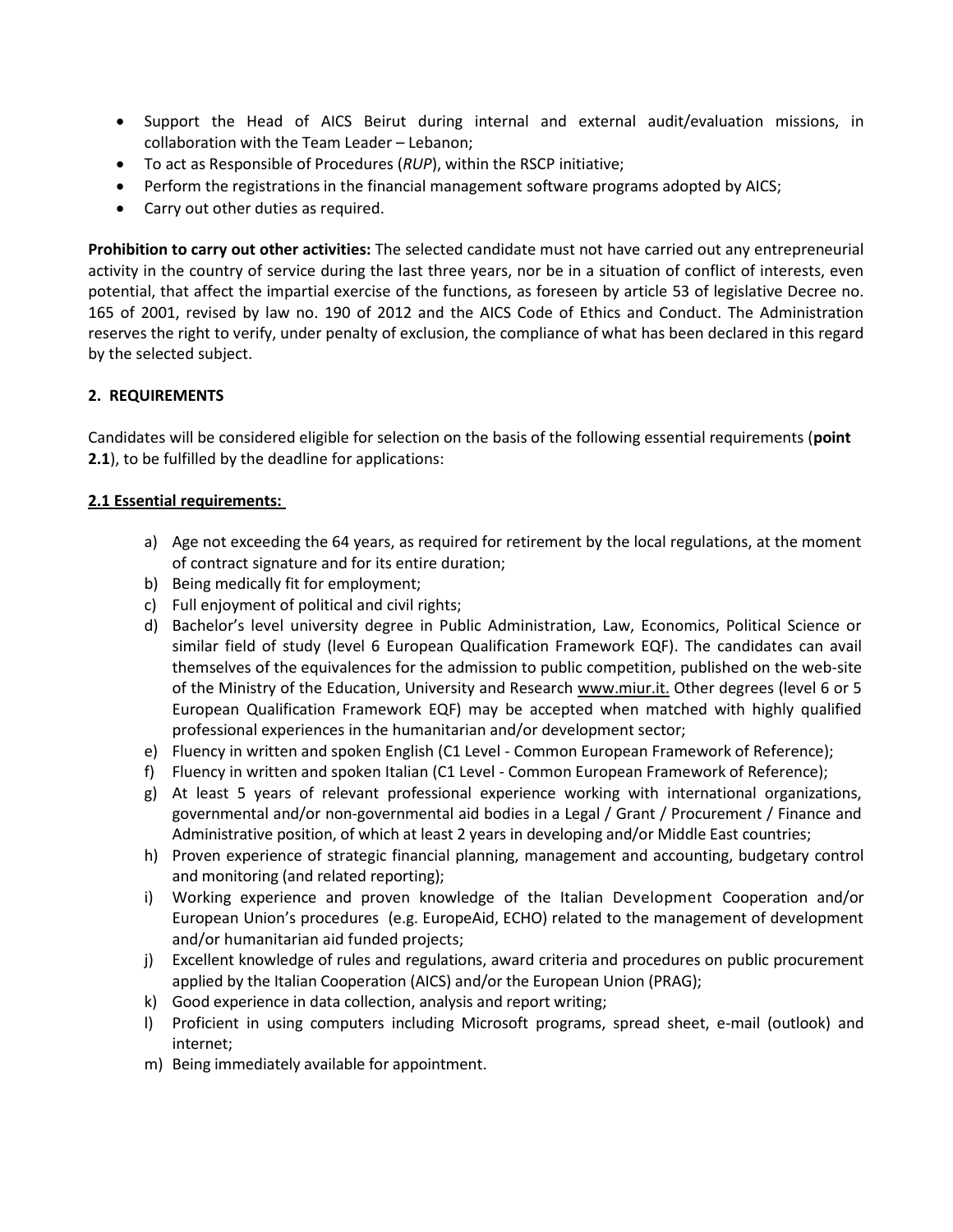## **2.2 Preferential requirements:**

- 1. Postgraduate courses and/or additional training in Accounting, Finance, Public or Business Administration, or related field;
- 2. Specialized training in International Cooperation and/or Development Studies;
- 3. Experience in management of EU funds and related reporting. Experience in EU Delegation Agreements would be an asset;
- 4. Previous experience within the Italian Cooperation (DGCS, AICS);
- 5. Previous experience in the Middle East in general and in Lebanon in particular, working with national and local Government bodies as well as other international/national counterparts and donors, especially the EU;
- 6. Experience in working in fragile states and emergency contexts, preferably in a European institution, Governmental Agency or Body or in similar international organizations;
- 7. Working experience in the preparation and revision of tender documents and calls for proposal;
- 8. Knowledge of relevant accounting software (Ge.co.pro. is an asset);
- 9. Experience in building and maintaining relationships with stakeholders, donors, international/national counterparts;
- 10. Knowledge of Arabic.

Candidates should assess and check before submitting their application whether they fulfil all the requirements as specified in this vacancy notice, particularly those indicated under paragraph 2.1. The candidate who does not fulfil the requirements indicated under paragraph 2.1 will be automatically excluded. Professional experience indicated in the curriculum vitae are counted only from the time the candidate obtained the degree required for the position. Start and end dates of all previous positions and whether full time or part time work should be indicated in the curriculum vitae. Details of any professional experience, training, research or studies must be given on the application form. Candidates must be able to provide photocopies of supporting documents clearly showing duration and nature of experience upon request.

#### **3. HOW TO APPLY**

The submission of the application duly signed should indicate the number of the vacancy announcement. The application shall be written in English and include:

1. Legally Binding Statement (according to art. 46 of Italian D.P.R. 28.12.2000 n. 445), indicating:

- a. Name, last name, date and place of birth;
- b. Country and city of residence;
- c. Citizenship;
- d. Being medically fit for employment;
- e. Full enjoyment of political and civil rights;
- f. Absence of convictions for any criminal offence and absence of any pending criminal charge;
- g. Not being subject to legal actions concerning the application of preventive measures, administrative and civil law measures recorded in the applicant criminal record;
- h. Not being subject to ongoing legal proceedings for crimes against Public Administration;
- i. Not having been dismissed for fault by a Public Administration office;
- j. Not having any professional activity incompatible in terms of capacity and timing with this assignment;
- k. Not being in a situation of conflict of interest and a commitment by the applicant to inform AICS of any change in this situation;
- l. Degrees obtained with date of award and name of academic Institution.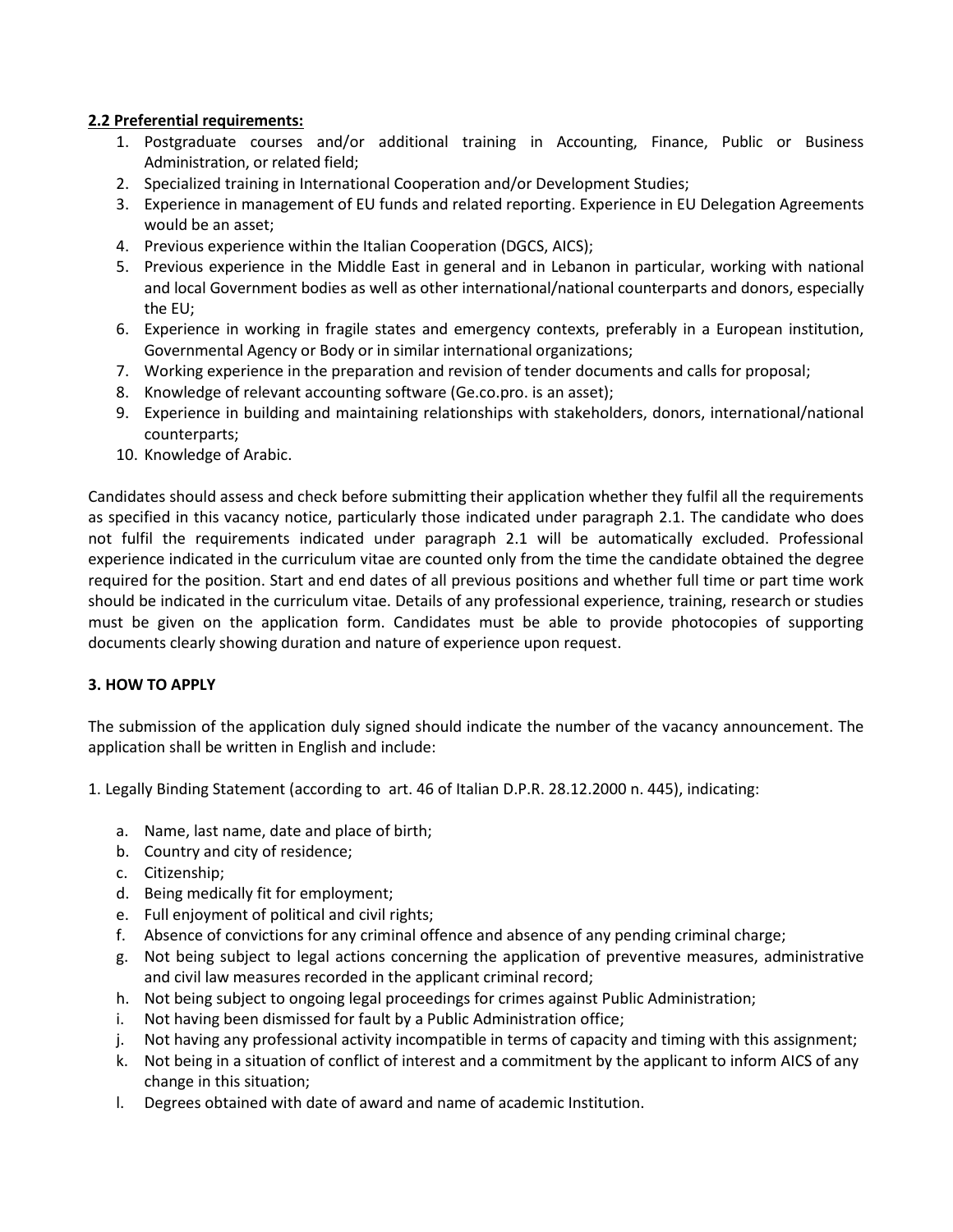Any false declaration will incur on penal sanctions according to article 76 of Italian D.P.R. n. 445 of 28.12.2000, as subsequently amended and supplemented, facing immediate termination of employment and loss of any wrongfully obtained benefit.

The application shall also include:

- 2. Curriculum vitae in English (Europass format)
- 3. Motivation letter in English
- 4. Copy of valid passport

The applicants should also provide a telephone number and an email address for communications and must notify any change occurred after the submission of the application for this vacancy.

The applications, duly dated and signed, should be submitted in pdf format to the following email address: [segreteria.beirut@aics.gov.it](mailto:segreteria.beirut@aics.gov.it) by 2 July 2020 at 12.00 noon (Beirut time). The subject of the email must contain the vacancy announcement Code **006/AICSBEIRUT/2020**.

#### Please note that only complete applications received within the deadline will be accepted and considered.

We encourage applicants to submit the application well before the deadline date, since heavy internet traffic or connection problems could lead to difficulties in submission. AICS cannot be held responsible for any delay due to such difficulties.

#### **4. EXCLUSION FROM SELECTION PROCEDURES**

Applications containing the following defects will not be considered:

- a) Absence of one or more of the essential requirements;
- b) Applications not respecting the deadline, terms and modality of presentation set out in the present announcement;
- c) Application documents not signed.

#### **5. EVALUATION OF APPLICATIONS**

The selection will be conducted by a Recruitment Commission, appointed by the Director of AICS Beirut, which will first screen applications to assess whether candidates meet the essential requirements and to check the absence of reasons for exclusion. The exclusion is communicated to the interested candidates. Subsequently, the Commission assesses the candidates by assigning a maximum total score of 100 points in the following manner:

#### **Qualifications (Education, languages, experience, competencies and preferred requirements) (Max 70 points)**

- Additional academic titles than the obligatory one: up to 10 points;
- Language skills: up to 10 points;
- Professional experience: up to 40 points;
- Other qualifications of professional skills: up to 10 points.

#### **Interview (Max 30 points)**

Candidates who score at least 40 points, in the assessment of qualifications, are called for an interview following which a maximum score of 30 points is attributed. The interview takes place at the AICS headquarters in Beirut or in audio-video connection in the case of candidates who have reasoned impossibility to be present